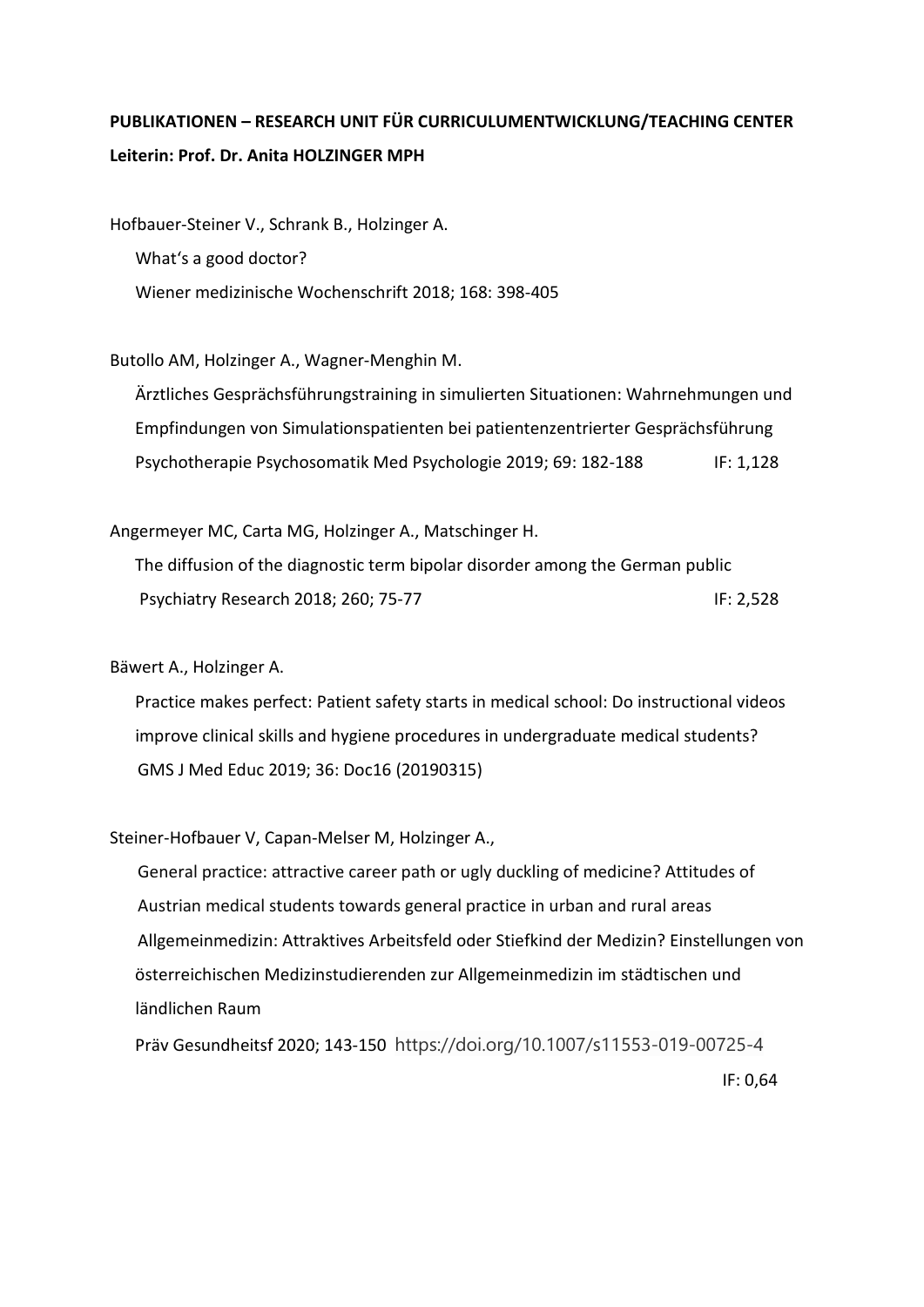Steiner-Hofbauer V, Capan-Melser M, Holzinger A.

Gender im Focus - Geschlechterspezifische Wahrnehmungen und Einstellungen Medizinstudierender zu Problemen und Belastungen des Studienalltags GMS Journal for Medical Education 2020; 37(2):Doc15 (20200316)

Steiner-Hofbauer V, Capan-Melser M, Holzinger A.

 How to Cope with the Challenges of Medical Education? Stress, Depression and Coping in Undergraduate Medical Students Academic Psychiatry 2020; 44(2) DOI: [10.1007/s40596-020-01193-1](https://www.researchgate.net/deref/http%3A%2F%2Fdx.doi.org%2F10.1007%2Fs40596-020-01193-1) IF: 1,880

Holzinger A, Lettner S, Franz A.

 Attitudes of dental students towards patients with special health care needs: Can they be improved?

Eur J Dent Educ 2020 24(2): 243-251 https ://doi.org/10.1111/eje.12490 IF: 1,531

Capan-Melser M, Steiner-Hofbauer V, Bledar L, Agis H, Knaus A, Holzinger A. Knowledge, Application and How about Competence? Qualitative assessment of multiple Choice questions for dental students Medical Education online 2020; 25:1, 1714199, DOI: 10.1080/10872981.2020.1714199 IF: 1,715

Carta M, Angermeyer MC, Holzinger A Mental Health Care in Italy: Basaglia's ashes in the wind of the crisis of the last decade International Journal of Social Psychiatry, March 2020; DOI[:10.1177/0020764020908620](https://www.researchgate.net/deref/http%3A%2F%2Fdx.doi.org%2F10.1177%2F0020764020908620?_sg%5B0%5D=VaLIemp_l5eDNzCitYBzM6Z9YVJLKHzp7FnGDeJsGQ2NIb0IEk7oVjBd5k9AQ-F5yYVMhjBsVzpt3dpCzpKJZpFqPw.KsswMBvwKSjQJhC1XRc5krc8W_ByYDKwdJyYJAO0Q7txMxHMMeZuf54Gx-zxmQRr7qeeNdNhwfGPcI7Dng2Q4g) IF: 1,613

Holzinger A, Lettner S, Steiner-Hofbauer V, Capan-Melser M. How to assess? Perceptions and preferences of undergraduate medical students concerning conventional assessment methods BMC Medical Education 2020; 20(1): 312 DOI: 10.1186/s12909-020-02239-6 IF: 1,870